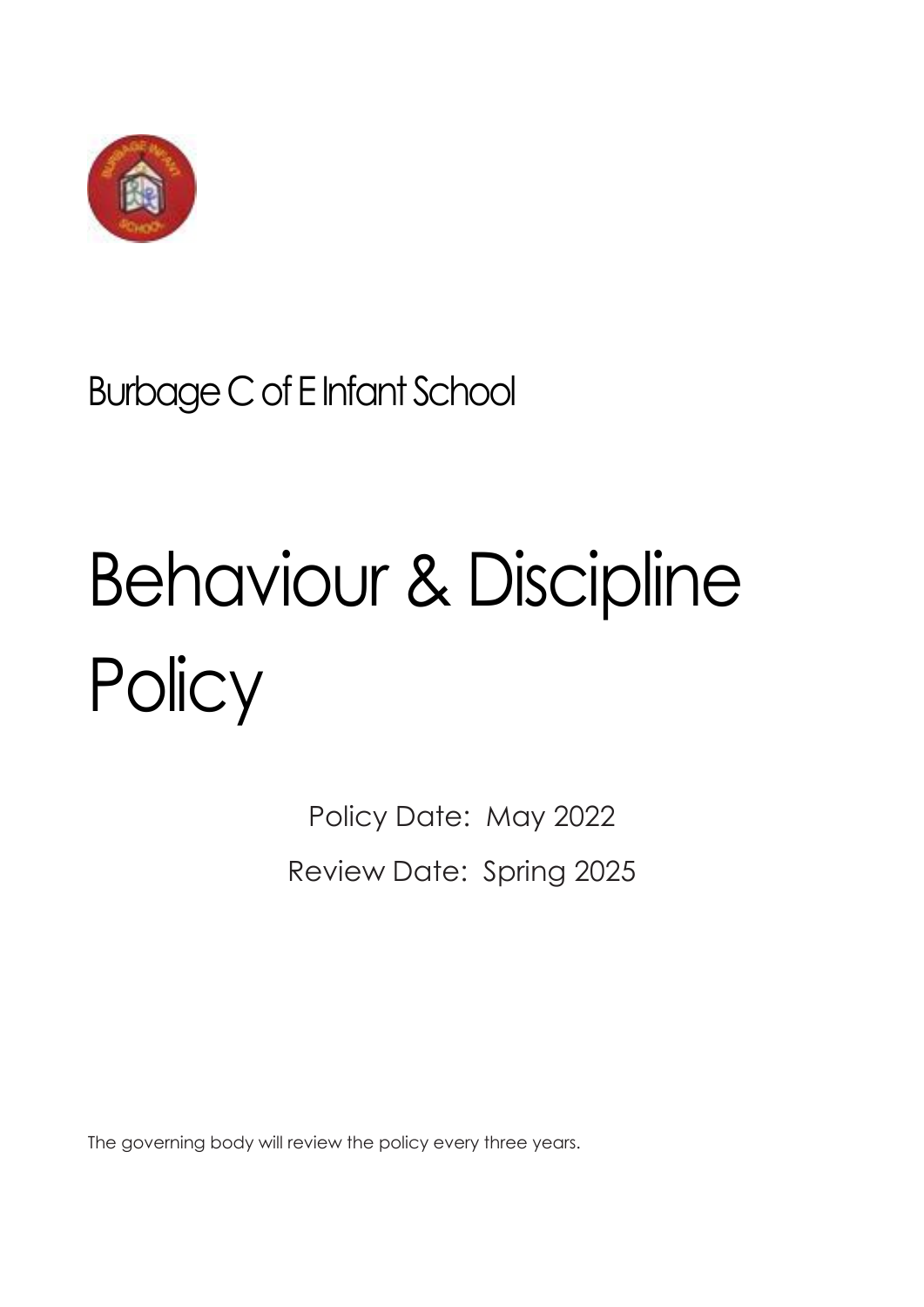# **Contents**

| 3. |                                                                                 |  |
|----|---------------------------------------------------------------------------------|--|
|    |                                                                                 |  |
|    | 5. Our Duty to Make Reasonable Adjustments for Disabled Children And Those With |  |
|    |                                                                                 |  |
|    |                                                                                 |  |
|    |                                                                                 |  |

# <span id="page-1-0"></span>**1. Aims**

- 1.1 As a church school we aim to promote, throughout the school, standards of behaviour which demonstrate respect, both for people and property, as well as fairness and consideration for the feelings of others.
- 1.2 We aim to provide a secure, caring environment in which everyone is equally valued and good behaviour is recognised, praised and encouraged.
- 1.3 To achieve this, we must all lead by example, applying rules consistently and fairly and respecting the views and feelings of everyone in the school, both adults and children.
- 1.4 We value honesty at all times, fostering in our children a sense of right and justice, in line with our Christian values.
- 1.5 Children should be helped to recognise, understand and discuss their own feelings and to listen and be sensitive to the feelings of others.

# <span id="page-1-1"></span>**2. Written Statement of Behaviour Principles**

- 2.1 As a church school we welcome all children and their families. We value diversity and inclusivity for a more cohesive community;
- 2.2 Every pupil has the right to feel safe, valued and respected, and learn free from the disruption of others;
- 2.3 All pupils, staff and visitors are free from any form of discrimination;
- 2.4 Staff and volunteers set an excellent example to pupils at all times;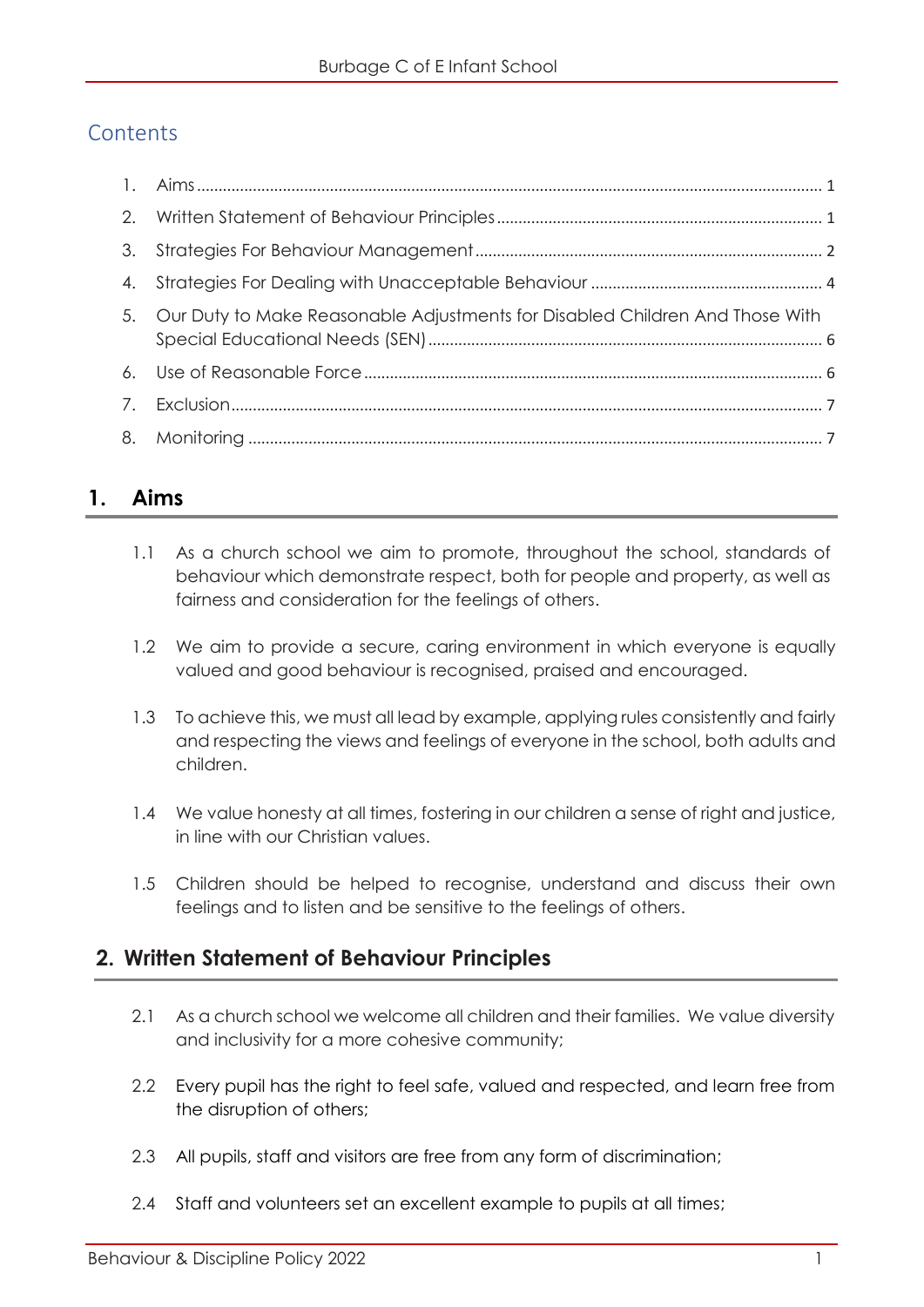- 2.5 The behaviour policy is understood by pupils and staff, and followed consistently;
- 2.6 Exclusions will only be used as a last resort, after all other solutions have been tried;
- 2.7 Pupils are helped to take responsibility for their actions;
- 2.8 Parents/carers are partners in promoting good behaviour, and good communication helps to foster good relationships between the school and home.

# <span id="page-2-0"></span>**3. Strategies for Behaviour Management**

#### 3.1 **Golden Rules**

In order to promote our agreed Christian Mission and Value Statement, "*Loving; Living; Learning;"* (see full statement), we have in place a set of five "Golden Rules", linked to our five school Christian values:

- We will be kind and gentle (Friendship)
- We will try our best (Perseverance)
- We will look after things (Compassion)
- We will listen to others (Respect)
- We will tell the truth (Truth)

These inform our practices and beliefs, and help to guide our behaviour towards others:

- Children who follow the five Golden Rules all week will receive Golden Time on Friday afternoons;
- In Years 1 and 2 children who receive Golden Time choose from a variety of activities as a reward, eg. parachute, puppets, table top games;
- Children who choose to break the Golden Rules lose part of their Golden time;
- It can be earned back at the teacher's discretion;
- In EYFS it is slightly different as the children are so young and are just learning the Golden Rules. All the children receive Golden Time and take part in different class activities on Friday afternoons. For the children who do not follow the Golden Rules, they have time out immediately rather than waiting till the Friday to lose Golden Time.

Whole school Golden Rules should:

- Be re-established annually, usually in September;
- Be written out clearly and displayed where they can be regularly seen
- Always be positives (no 'don'ts');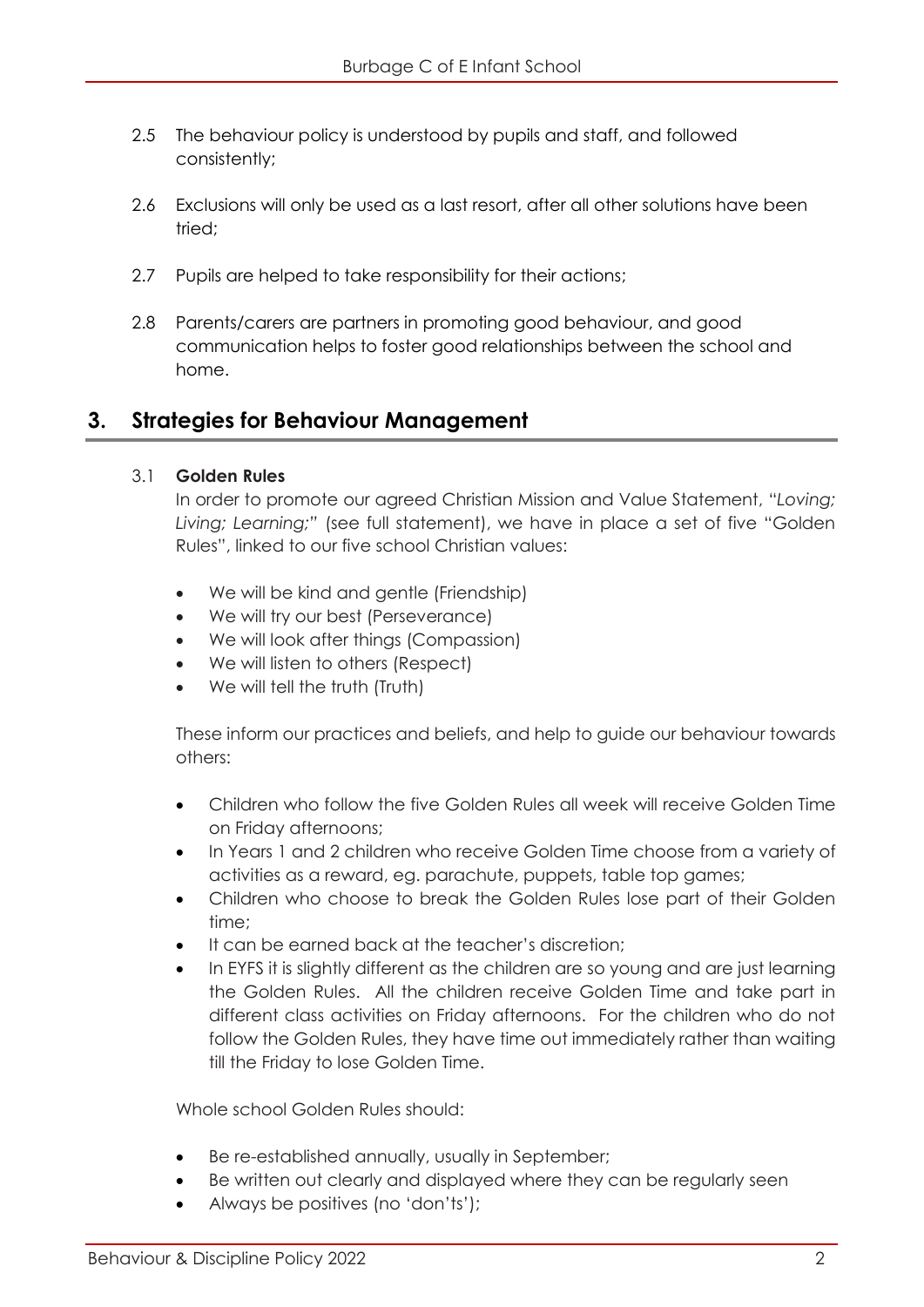- Be realistic, with everyone understanding why they are needed;
- Be regularly revisited;
- Be communicated to parents/carers.

#### 3.2 **Listening Skills**

Develop listening skills which will ensure that children listen to, and respect, the feelings of others:

- Class carpet and circle times;
- Good listening through a variety of listening games and activities;
- Through our Collective Acts of Worship.

#### 3.3 **Expression of Feelings**

Develop children's ability to express their feelings, helping them to understand that we all have positive and negative feelings and that they should be sensitive to the feelings of others:

- Class circle times as above;
- Games, stories and activities to encourage children to explore and understand their feelings and emotions.

#### 3.4 **Self-Esteem**

Raise children's self-esteem, ensuring that everyone feels valued and recognises the values of others.

- Praise this should always be realistic and directly related to an event, a specific deed, piece of work, etc. Praise can be:
	- Verbal, either to the child on his/her own or drawing it to the attention of a group, whole class, etc, (eg. "Look how well xxx has done this.");
	- Written comments in a child's book:
	- Stars or stickers either stuck on to a piece of work or on to the child's clothing to wear for the day. There are also stickers for the lunchtime period. For really special achievements, Headteacher and Deputy stickers;
	- Work mounted and displayed;
	- Certificates for a variety of things in our Celebration Worship;
	- Up to half an hour of Golden Time every week;
	- Gold Stars given in EYFS each week for children who have retained their Golden Time;
	- Class Dojo points, linked to our Christian Values and Golden Rules, given in Year 1 & 2 each week;
	- Additional class reward systems developed by teachers for their class;
	- Children are also encouraged to try to nominate others for a "Good Friend" certificate.
- Give responsibility. This can be in the form of: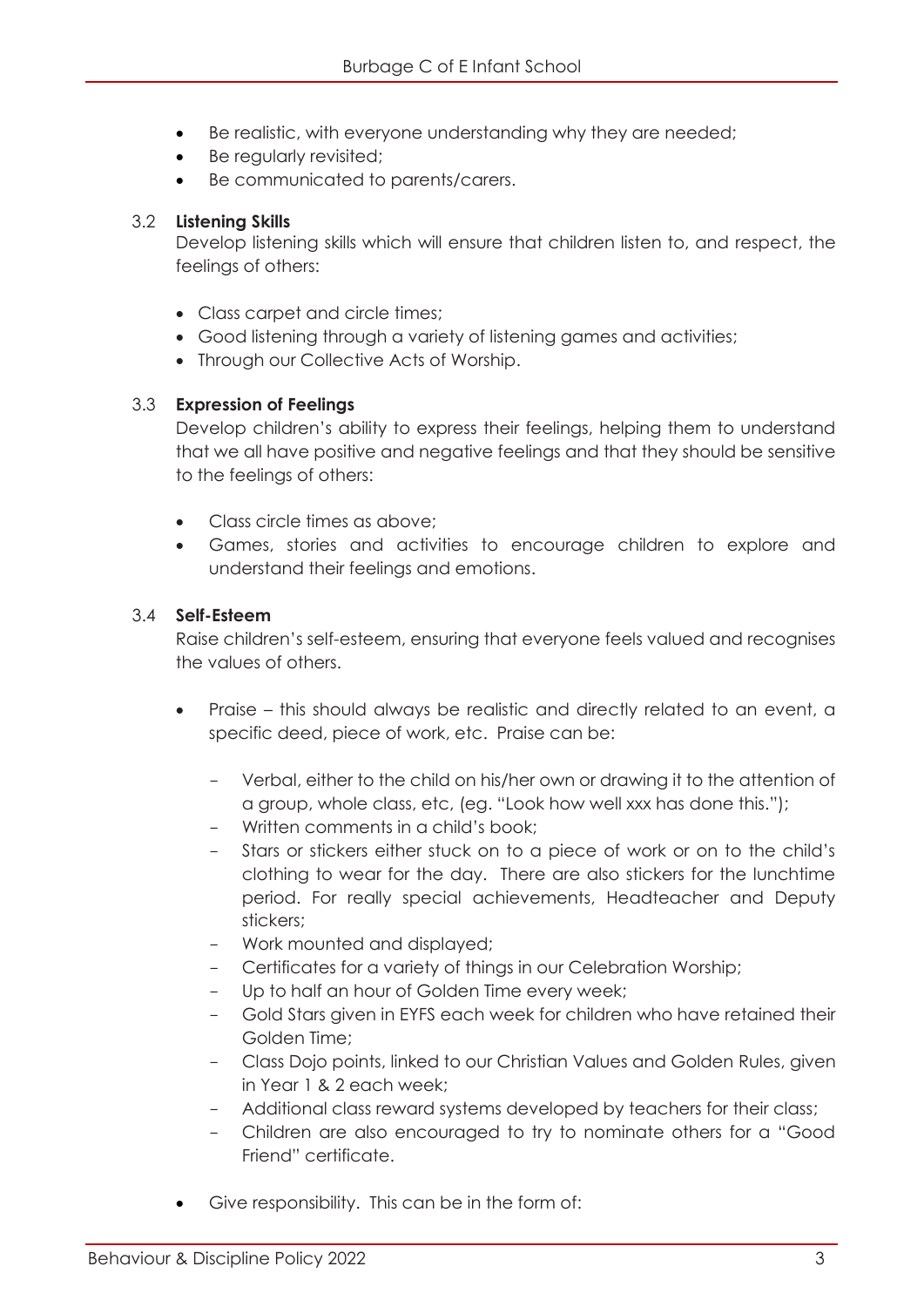- Being class 'helper' or 'monitor';
- Taking messages;
- Being responsible for own belongings (PE kit, outdoor coat, book bag, etc);
- Keeping classroom/school tidy;
- Older child helping younger ones;
- Peer tutoring (within own class or year group);
- Being a play leader for lunchtime sport and games.

#### 3.5 **Collaborative Skills**

Develop collaborative skills enabling children to work and co-operate together, becoming both independent and interdependent. Help children to improve play skills both inside and outside:

- We teach group work/collaborative skills;
- We provide opportunities for role play, board/table games to develop 'taking turns' and following rules, and playground games;
- We provide small group and 1:1 support for children who need more focused support with this.

#### 3.6 **Lunchtime Period**

The lunchtime period is particularly important as it is the longest period of "nonstructured" play. Lunchtime supervisors can help by organising games and other playground activities.

- Class discussions what do we play at playtime? How do we establish 'rules' for games?
- For children who find playtimes difficult, make a playtime plan. What do I plan to do this playtime? What shall I play? Who shall I play with?
- At School Council we frequently discuss ways in which playtimes might be improved;
- Small group and 1:1 support offers more structure and a higher level of supervision for children with particular needs who are likely to find lunchtimes more challenging;
- We have also used some of our Sports Funding to employ a PE HLTA at lunchtime to engage children in more activity and to keep children busy and happy.

### <span id="page-4-0"></span>**4. Strategies for Dealing with Unacceptable Behaviour**

- 4.1 We must avoid:
	- Over-reacting;
	- Shouting;
	- Humiliating anyone;
	- Sarcasm;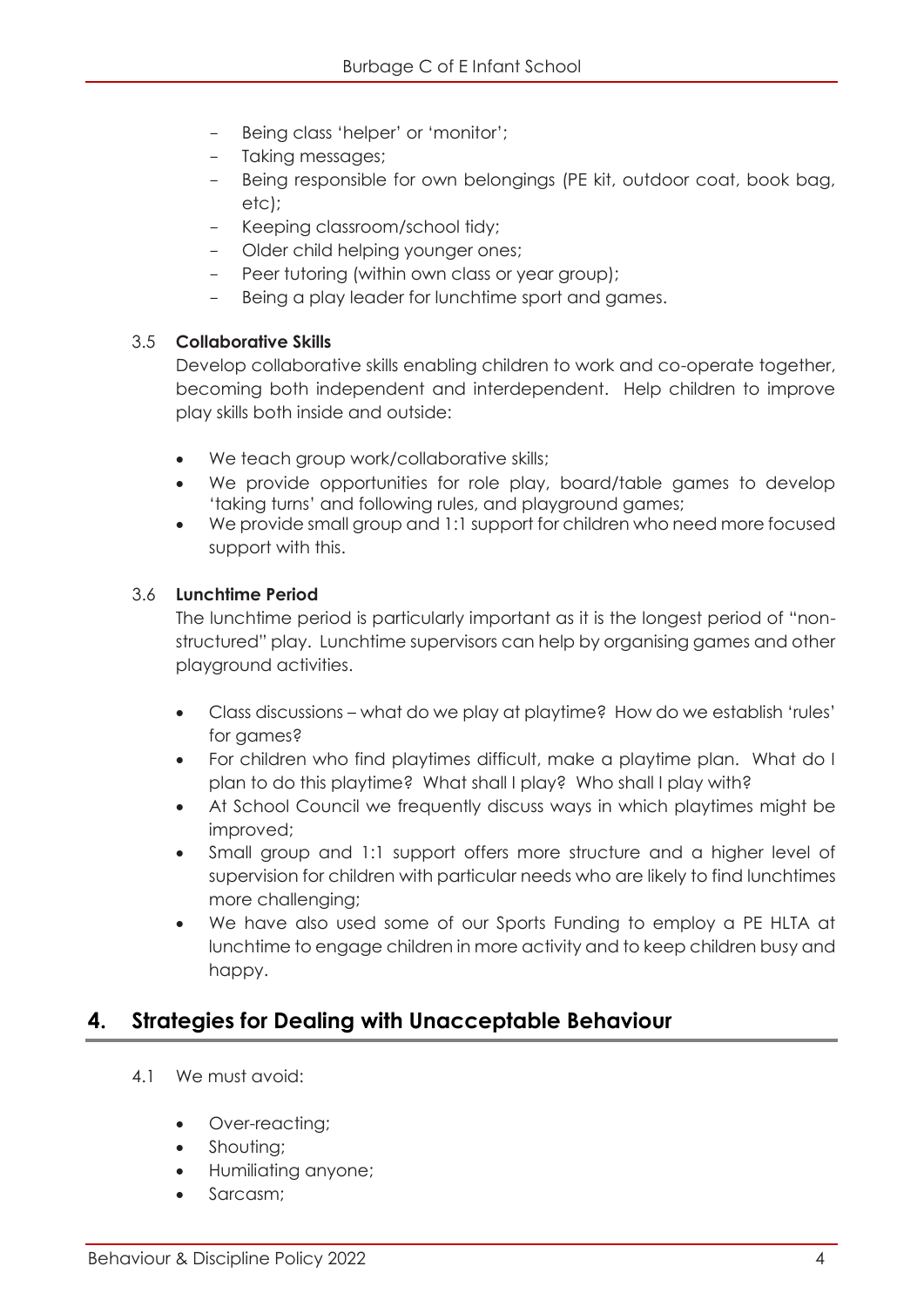- Making assumptions about what you can't prove;
- Applying consequences to whole groups.
- 4.2 We should:
	- Maintain eye contact when discussing behaviour with a child, where possible and appropriate;
	- Be consistent;
	- Keep calm;
	- Listen to both sides;
	- Consistently apply consequences.
- 4.3 The consequences should be appropriate for the behaviour and the individual child. Possible sanctions could be:
	- Immediate time out;
	- Removal of Golden Time;
	- Re-doing work;
	- Withdrawal from the situation;
	- Missing part of playtime;
	- Letters of apology;
	- Enlisting the help of a colleague by sending the child to another classroom for a short time;
	- 'Time out' in PE lesson (if related to the misdeed);
	- A class teacher may enlist the support of parents/carers through discussion.

*If a child is withdrawn from the classroom situation, it is important that they are sent to an appropriate place and an alternative learning opportunity is provided.*

- 4.4 A child whose behaviour is causing concern should be reported to the Deputy Headteacher/Executive Headteacher who will:
	- Speak to the child;
	- Record the incident;
	- Inform the child that any repetition will mean that the parents will be involved;
	- Suggest a suitable consequence to the teacher;
	- Involve parents if the behaviour is repeated;
	- Agree an action plan with the parents for home/school collaboration, which may, include a temporary part-time timetable (where judged to be in the child's best interests and supported by parents).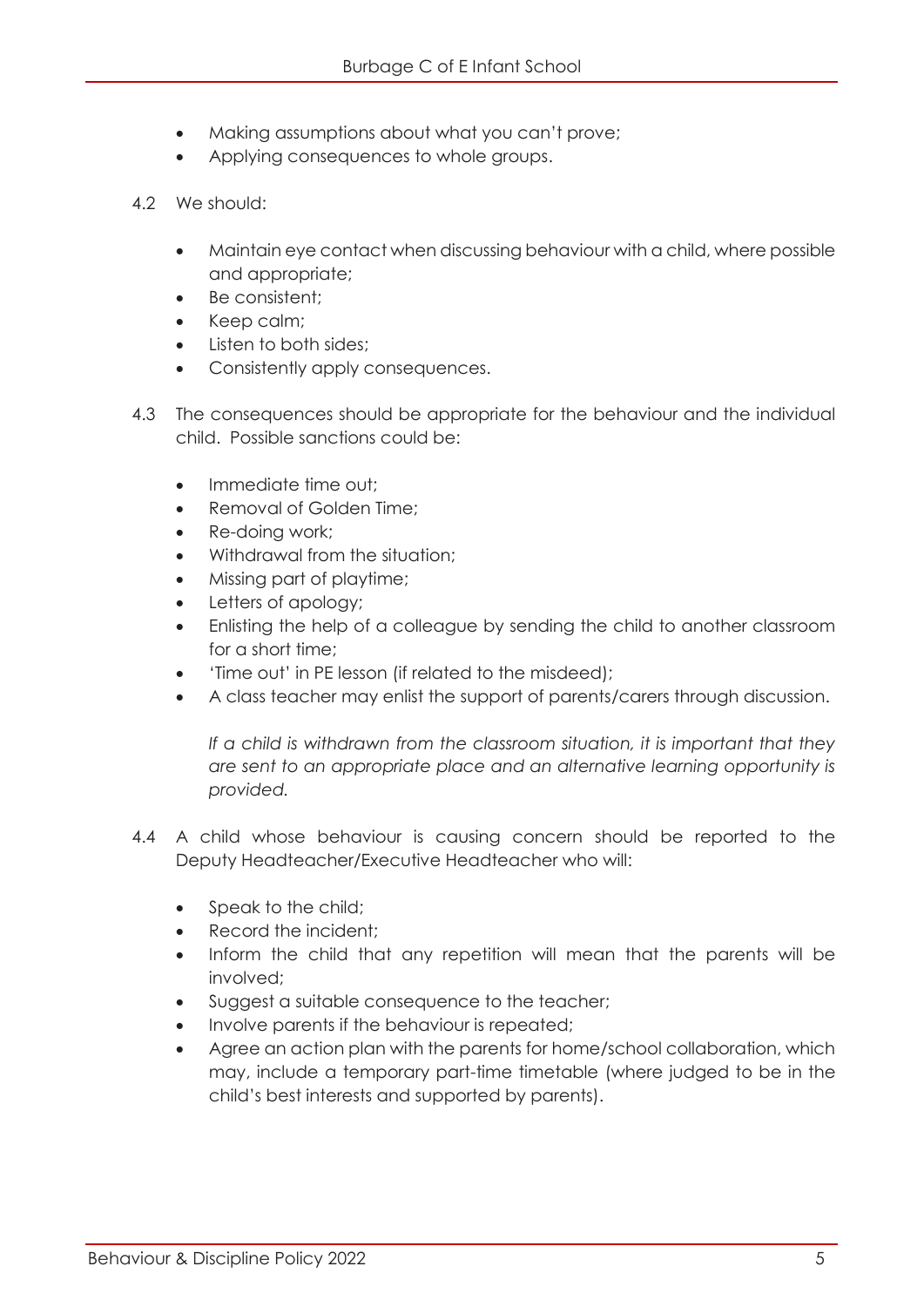# <span id="page-6-0"></span>**5. Our Duty to Make Reasonable Adjustments for Disabled Children and Those with Special Educational Needs (SEN)**

5.1 Some children will have experienced trauma in their early life, or may have special needs which mean they will find it more difficult to follow the expectations we set for others. In these cases, it will be necessary to make reasonable adjustments to our policy to enable them to succeed. It may also be appropriate to take advice from other agencies, for example, the Educational Psychologist, Paediatrician, ADHD Solutions, Autism Outreach, Oakfield Behaviour Outreach Support, or the LA Inclusion Service

# <span id="page-6-1"></span>**6. Use of Reasonable Force**

- 6.1 The DfE advice, Use of reasonable force (July, 2013) states that, "school staff have the power to use force, and lawful use of this power will provide a defence to any related criminal prosecution or other legal action." It defines force as either control (more passive physical contact such as guiding a child) or restraint (physically holding a child). These can range from guiding a pupil safely by the arm, to more extreme circumstances such as where a pupil needs to be restrained to prevent violence or injury to themselves or others. "Reasonable" means using no more force than is needed. Force should only be used if proportionate, reasonable, absolutely necessary and the minimal amount to prevent harm to self and others.
- 6.2 All members of school staff have a legal power to use reasonable force. This also applies to people who are not members of staff, whom the Executive Headteacher has put in charge of pupils on a temporary basis, such as supply staff, volunteers or parent helpers.
- 6.3 The decision whether or not to physically intervene is down to professional judgement of the staff member concerned at the time concerned, and should always depend on individual circumstances. This decision should always be informed by our professional duty to protect the child under Article 2 of the Human Rights Act 1998.
- 6.4 Force should only ever be used to prevent harm. It is always unlawful to use force as a punishment.
- 6.5 As stated above, any member of staff can use reasonable force if they find themselves in a situation where it is required. Some members of staff at our school have received additional training in positive handling (Team Teach). Where an individual child needs to be, or is likely to need to be restrained more regularly than an isolated incident, we will endeavour to use trained members of staff.